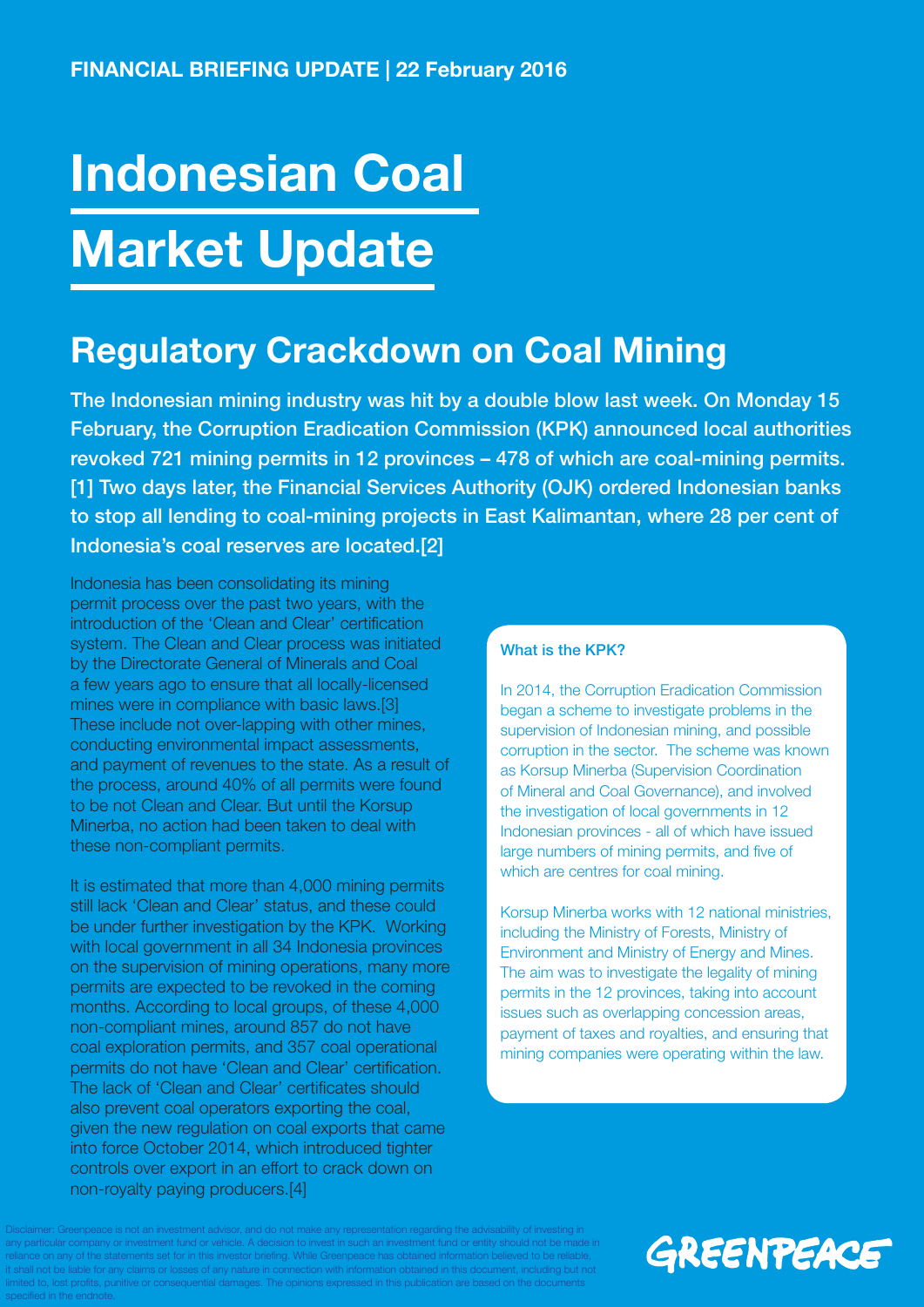The order for banks to stop giving credit to coal mine in East Kalimantan was announced at the OJK's annual meeting. The banks, including the Regional Development Bank of East Kalimantan, were clearly told that they must not simply reduce loans, but stop lending completely as world coal prices had fallen so low that the credit risk had become unacceptable.

The concern over the risk of a downturn in the commodity markets was echoed by the Indonesian Finance Minister, Bambang Brodjonegoro, who said "the mining sector experienced negative growth. The slump in commodity prices and the absence of new investment have caused the sector to record negative growth of 5.1 percent."[5]

#### **Financial Services Authority**

In 2013, a new financial services authority, the Otoritas Jasa Keuangan (OJK), took over banking regulation and supervision from the central bank, Bank Indonesia, under a 2011 law on financial institutions. Since it assumed regulatory powers, the OJK has pushed for consolidation of local banks, changing funding sources and restrictions on foreign ownership of local banks and insurers. The OJK is modelled on the UK's financial services regulator, and also regulates insurers, auto-financing industries and the stock exchange. Its mandate also includes responsibility for the financial stability of Indonesia. Its supervisory powers were confirmed in a constitutional court case in 2015.

The Indonesian Government's latest acts to curb the coal industry will further stress an already struggling sector. East Kalimantan is the heartland of Indonesian coal mining, with 28 per cent of the country's total coal reserves. More than six and a half million hectares (an area the size of Switzerland) have been allocated for

mining. In one district, Samarinda, concessions for mining cover 70 percent of the land. Areas which a few decades ago were equatorial forest are now open cast coal mines, and there has been huge environmental damage. Mining companies are now moving into central Kalimantan where the largest concession, run by Indo Met, is thought to have coal reserves of more than 774m tonnes.

The ban on loans for coal mining in East Kalimantan will also strike at the heart of coal mining companies which have been surviving off debt for the last year. Companies like Adaro Energy are looking to refinance US \$300 million of debt in order to lengthen maturity and ease cash flow problems.[6] While Bumi Resources, Indonesia's biggest coal miner, has been locked in credit renegotiation within bankruptcy proceedings since 2014. [7] Based on its most recent restructuring proposal, Bumi is basing its ability to meet debt repayment obligations on improved coal prices, as well as its ability to raise additional capital, in case the coal price does not recover. Both outcomes are looking increasingly improbable.

The latest news might make it harder than ever for companies to achieve financing, especially after the Paris climate summit and the agreement among OECD countries that they will eliminate all financing for overseas coal power plants unless exceptional circumstances exist. International financiers and investors are also highly sensitive to corrupt company practices, and investigations by the highly-regarded KPK should make stakeholders reconsider their investments in Indonesian coal companies.

Although China may have investment ambitions in Southeast Asian infrastructure, the findings of the latest anti-corruption investigation into the coal sector could change this, given China's own ongoing anti-corruption campaign.